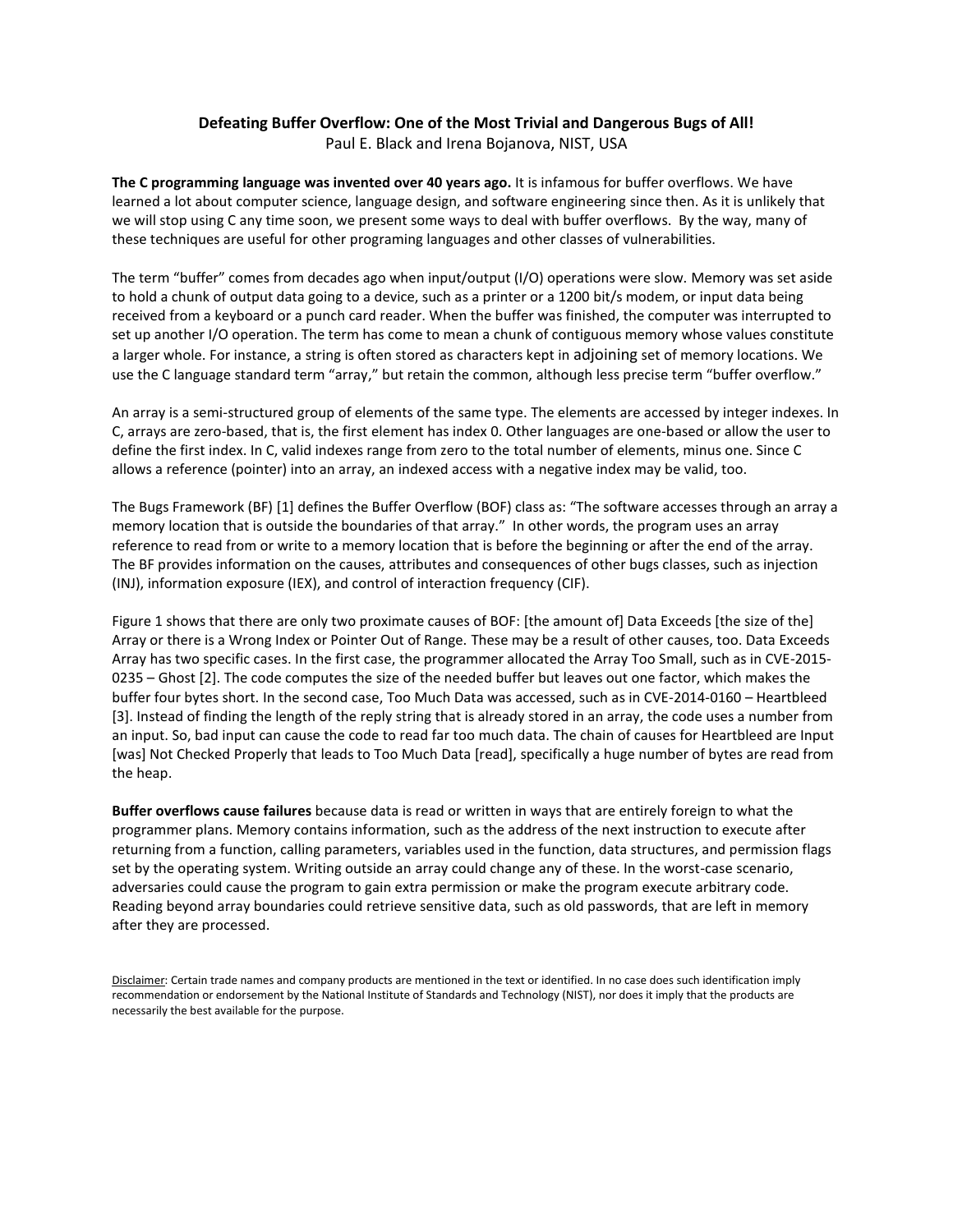

Figure 1. BOF Causes and Attributes, from [1]

**Buffer Overflows may be detected** through two general approaches: external and internal. Internal mechanisms are those that are built into a program and operate during execution. External, including static, mechanisms do not access the state of executing programs. The first external mechanism is observing a program's behavior.

Almost any failure could be the result of many kinds of bugs. However, some failures have characteristics strongly suggesting buffer overflow as the software weakness:

- Is far more information produced than expected? This suggests a read BOF. Heartbleed may have been discovered earlier if we had verified that responses to heartbeat packets were only a few dozen bytes.
- Is different data corrupted in unusual ways in response to specific input? For instance, does a longer input cause a different failure than a shorter input? This suggests a write BOF.
- Does the program crash and a dump or debugger give nonsensical stack traces? This suggests a write BOF of stack location that corrupts the call/return stack.

Static analyzers check programs for possible BOF and other issues. Sound static analyzers are potentially always correct. In contrast, heuristic analyzers generally run faster, handle more languages, and cover more classes of vulnerabilities. Today, most static analyzers have lower false positive rates and simultaneously lower false negative rates than they had in the past. Some static analyzers have been augmented with execution monitoring to yield hybrid (static and dynamic) analyzers.

Good general testing techniques complement static analysis. Testing relies on fewer assumptions and checks properties that are difficult to specify. We mention a few points particularly important to testing for BOF:

- Try to exceed limits, to check routines that allocate more memory and to challenge the limits of hard coded arrays.
- Try very unusual inputs, such as negative numbers, empty fields, and letters or special symbols where numbers are expected.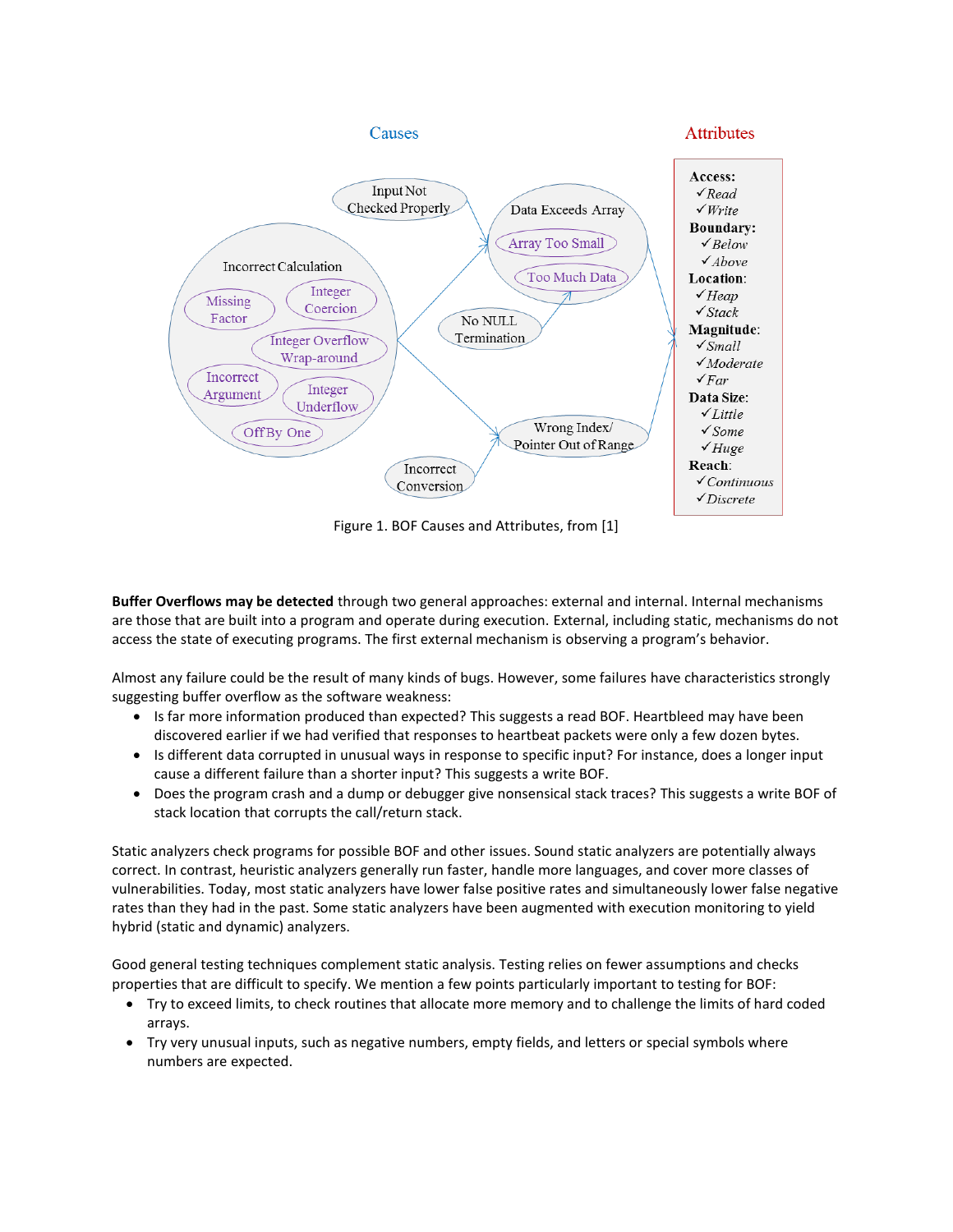In contrast to external methods mentioned above, internal detection mechanisms have access to the program's state and control flow. Many of them not only detect BOF, but also help prevent failures or lessen their impact. Therefore, in the next section we include internal ways to mitigate or preclude BOF with the discussion of ways to internally detect them.

**The best way to prevent BOF** is to use a language other than C. Optimizing compilers and multicore processors remove most concerns about slower execution, allowing programmers to work on algorithmic improvements instead of checking every array access for a possible BOF. If you must write in C, the use of more structured stores, such as associative memory, prop lists, graphs, queues, sets, stacks, or trees reduces the risk of BOFs. These abstract data structures bundle accessing operations that only allow access to valid elements. Arrays have minimal structure: just the index order.

There are many internal techniques for detecting, mitigating, or precluding BOF faults. They are either passive (detect BOF has occurred) or active (prevent BOF). Also they either require a programmer's action in order to be inserted or are inserted automatically by the compiler or the OS. One technique is to add checks to verify that every access is within bounds. Research [4] shows that many forms of added integrity checking have little impact on speed. Chips with multiple, deeply-pipelined cores can check bounds while the array is being accessed. Checking may be done by the hardware, too. For instance, arrays might have read-only or unallocated blocks of memory on both ends. Small invalid array accesses result in memory violation interrupts. If performance still suffers, such checking could be enabled during development and testing, then disabled for production.

Some of these techniques might not be applicable, for example, if the size of the buffer is not available to check. In such cases, more sophisticated techniques attempt to foil adversaries.

Shadowing and fat pointers keep additional information about memory use and allocation in other parts of memory to enable access and taint checks [5]. Address space layout randomization (ASLR) distributes arrays unsystematically in memory. With ASLR, a BOF is unlikely to access the same unassociated object in different executions without a lot of work. Information that is connected, such as in the stack or in the same structure, is harder to rearrange. Padding allocates extra space for every array, so small magnitude BOF events might not cause problems. "Canaries" are special values, such as 0xDEADBEEF, added before and after arrays. If these values are changed, it is likely that a write BOF occurred.

**Testing for BOF is still crucial** even when programs use good techniques. Test cases specifically targeted to exposing BOF may be generated through fuzzing, memory check, and negative testing.

Fuzzing is a class of techniques in which random or structured random input is presented to a program with only limited checking of the outcome. Often the only checking is that the program did not crash or hang. Since fuzzing automates input generation and output checking, huge numbers of tests can be run at little cost other than a few hours of computer time. Fuzz testing is powerful because random inputs expose the limits of programmers' analyses or they violate assumptions about inputs that can never occur.

Structured random inputs are more powerful than purely random inputs, since the latter primarily exercise the input checking routines. For instance, if a particular input is a date, it is only useful to run a moderate number of purely random tests. Any additional random tests are almost always handled by the code that tests whether the date is invalid. After a moderate number of tests, structured random dates can be generated with random months from 1 to 12, random days from 1 to 31, and a wide range of years. Another approach to structured random inputs is to capture known input and randomly mutate it. For instance, image display programs can be fed actual images with random changes.

Fuzzing with memory checking can be very effective. For instance, american fuzzy lop (afl) "tracks the branches that are taken and how often, then prefers using tests that cover the program differently when it evolves new tests" [7].